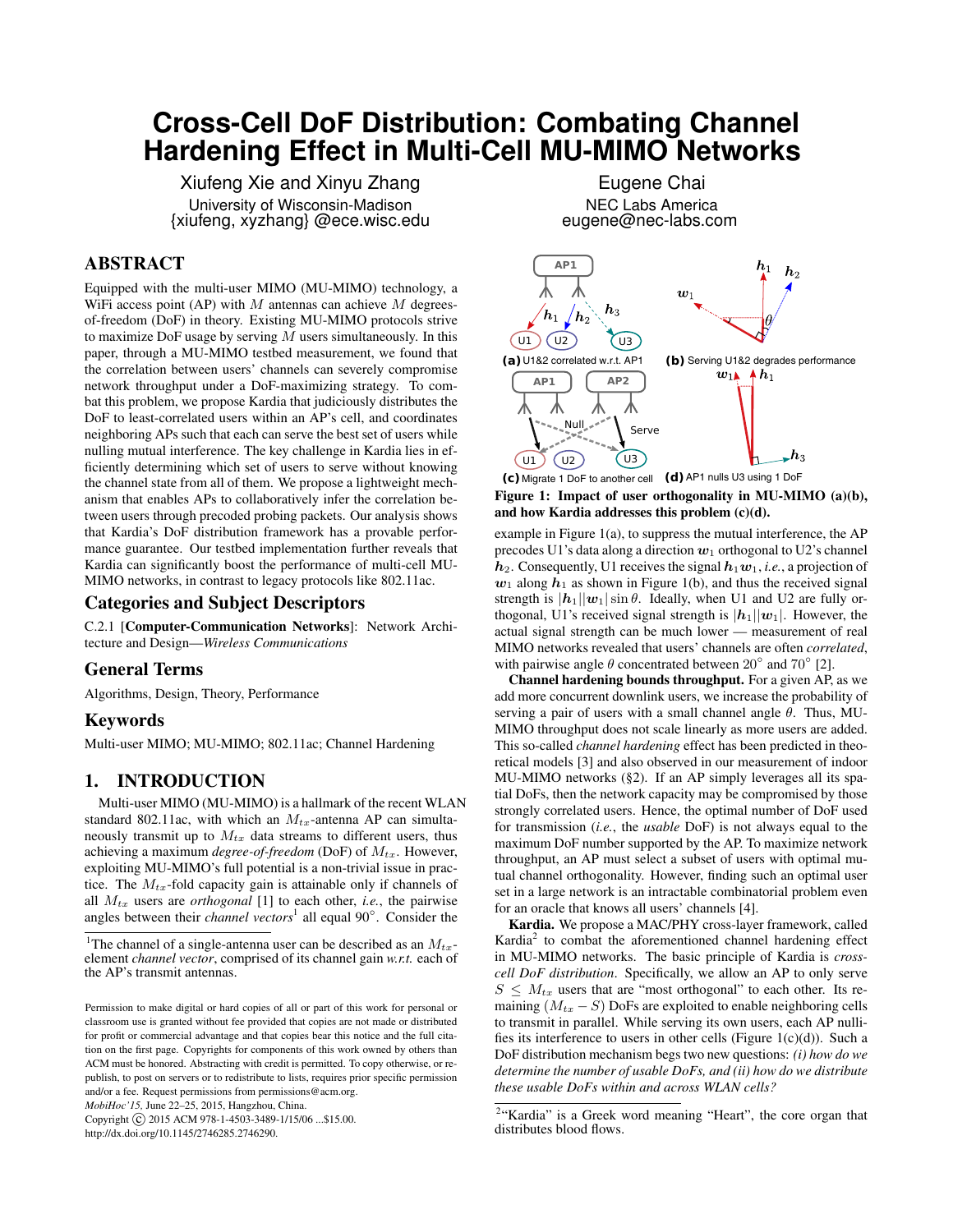

Figure 2: Network throughput and channel angle when a 4 antenna AP serving from 1 to 4 single-antenna users.

Ideally, given the channel vectors or channel state information (CSI) of *all users*, an AP can search for the user combination with maximum downlink capacity [4–6]. However, in practice, CSI needs to be obtained from users' feedback. Even if the feedback overhead can be reduced based on channel reciprocity [7] or CSI compression [8], the overhead to obtain global CSI still grows linearly with the total number of users, which can easily overwhelm the actual data transmission time [8]. In addition, selecting the APs that yield the highest cooperation gain is equally challenging. The APs' downlink capacity becomes correlated, and searching through all AP combinations in a large multi-cell network is computationally intractable, even for an oracle that knows global CSI. To meet the above challenges, Kardia employs cross-cell DoF distribution, with three key features:

*(a) Iterative DoF distribution.* Kardia employs a lightweight and scalable MAC protocol, which iteratively groups users and APs before each downlink transmission. The protocol ensures that, within each cell, selected users are most orthogonal to each other, and between cells, every selected AP can effectively nullify its own interference to other cells. This protocol proved to achieve at least 50% of the network capacity of an oracle scheduler.

*(b) Multi-cell orthogonality probing (MOP).* Kardia employs a lightweight MOP mechanism to provide channel orthogonality information and facilitate user/AP selection. It is accomplished without extensive user feedback or global CSI. The AP *learns users' orthogonality with partial CSI knowledge no more than that required for MU-MIMO precoding*, thus bounding feedback overhead.

*(c) Orthogonality-aware subcarrier selection (OAS)* allows an AP to turn frequency selectivity into an advantage. It concentrates transmit power on subcarriers that tend to have strong CSI orthogonality when used by selected users.

We prototype Kardia based on the WARP platform. Our testbed first realizes a MU-MIMO OFDM physical layer following the 802.11ac specification. Then, we build the Kardia components on top of the PHY module. Our testbed experiments demonstrate that:

*(i)* Kardia's DoF distribution mechanism effectively picks capacity maximizing users/APs combinations, and can achieve nearoptimal performance in practical network topologies.

*(ii)* Kardia has a low overhead. It only collects CSI from selected users rather than all users in the network. As a result, Kardia bears comparable signaling overhead as vanilla 802.11ac, and its overhead is bounded even for a large network with up to 100 users.

*(iii)* In large-scale testbed experiments, Kardia achieves around  $2.07\times$  and  $1.56\times$  throughput gain over vanilla 802.11ac and stateof-the-art MU-MIMO user selection scheme [9], respectively.

## 2. MOTIVATION

In this section, we motivate Kardia's design components through micro-benchmark measurements on a MU-MIMO testbed.

Using All DoFs is Ineffective. Real-world MU-MIMO transmissions are subject to the aforementioned *channel hardening* effect. As a result, the sum-rate of a transmitter does not increase



Figure 3: SINR and channel angle over 64 subcarriers. 0 notches correspond to omitted pilot subcarriers.



Figure 4: Randomly choosing users for concurrent transmission does not lead to optimal throughput.

linearly with the number of downstream users. We study the prevalence of this channel hardening effect through a MU-MIMO testbed with a 4-antenna AP and single-antenna users (§6 details our testbed). We conduct the experiments over 20 different topologies. In each topology, we record the total throughput when the AP serves from 1 to 4 users, respectively. Figure 2(a) shows the resulting throughput distribution for different user numbers. We observe that the median throughput doubles from 40 to 80Mbps when we increase the user number from 1 to 2. However, it *decreases* as we further increase the user number to 4 — *For almost half of the cases, serving 2 users renders a higher sum-rate than serving 4 users.*

Such channel hardening effect roots in the spatial correlation between user's channels, which bottlenecks MU-MIMO capacity [3]. Under the above setting, Figure 2(b) shows the distribution of minimum pairwise angles between users (*i.e.*, the indicator for spatial channel correlation, as discussed in §1). Note that if we blindly select 4 users for a MU-MIMO transmission, the minimum pairwise angle is below 35° for 50% of the cases, thus crippling the achievable throughput and explaining the results in Figure 2(a).

Using All Subcarriers is Ineffective. In a frequency-selective channel, the CSI varies across subcarriers. Hence, the degree of channel orthogonality between a pair of users will also vary across subcarriers. Figure 3(a) shows the angle between three distinct user pairs over 64 subcarriers in a 20MHz band. Observe that for a given pair of users, the channel angle between them can vary significantly across subcarriers. Consequently, the SINR and associated throughput over the subcarriers can vary substantially, as seen in Figure 3(b). Since the sum power of subcarriers is always bounded by the transmitter's total power budget, it will be beneficial to transmit only over subcarriers with high user orthogonality.

Blind Interference Nulling is Ineffective. When an AP serves its own users while nulling its interference to other-cells' active users, interestingly, the AP's choice of other-cell-users to be nulled also affects the throughput of its own users. Figure 4 compares the total throughput achieved with optimal and random nulling. In each scenario, a 4-antenna AP selects either 2 or 3 MU-MIMO users and uses the remaining DoF for nulling additional users. For optimal nulling, we select the additional users that are most orthogonal to the users to be served, while for random nulling, nulled user(s) are selected at random. We observe that optimal nulling almost doubles the median throughput among the MU-MIMO users. Hence, we must carefully choose the optimal nulling candidates when performing DoF distribution in Kardia.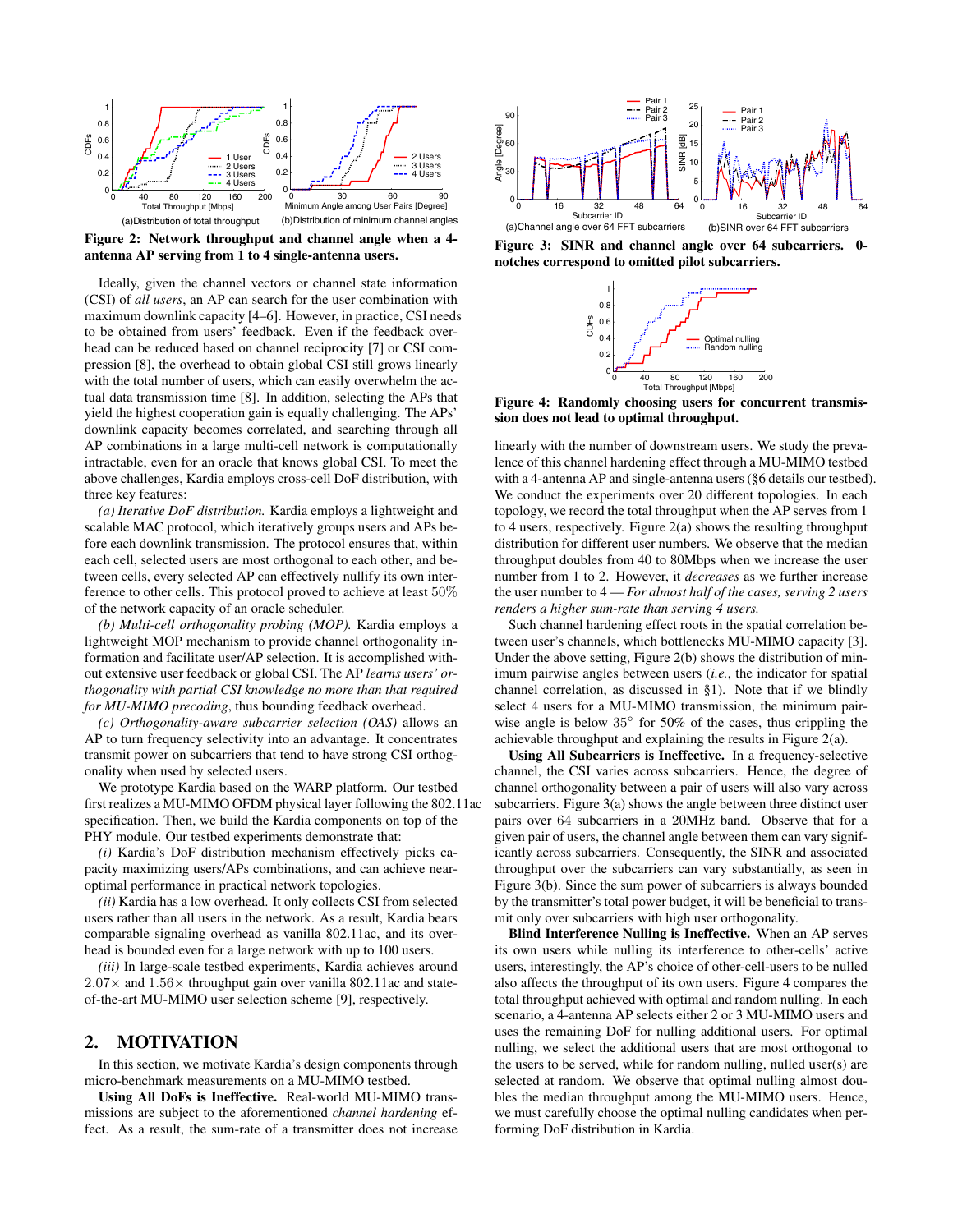

Figure 6: Kardia operation Figure 7: Iterative search flow for the example in Fig. 5. path in user/AP selection.

## 3. Kardia: A CASE STUDY

To understand how Kardia works, let us first focus on an example network shown in Figure 5, where each AP has  $M_{tx} = 4$  antennas and serves *single-antenna* users. We assume a single contention domain, *i.e.*, all users can be reached by all APs in this network. We further assume that the channels of U1 and U3 *w.r.t.* AP1 are correlated (*i.e.*, the channel angle between AP1→U1 and AP1→U3 is close to  $0^\circ$ ). Similarly, U2 and U4 are correlated as well. U5 is uncorrelated with all other users, but has the lowest channel gain since it is furthest away from AP1.

Suppose AP1 wins channel contention, vanilla 802.11ac will allow AP1 to exhaust the DoFs and serve *all* 4 downlink users, causing low performance. In contrast, Kardia allows AP1 to identify the usable DoFs and serve the best un-correlated *subset* of users (say {U1,U2} in this example). AP1 then uses its remaining 2 DoFs to nullify its interference to users that may be served by other APs, thus enabling concurrent transmissions of multiple APs (Fig. 5(b)).

To maximize the capacity of concurrent downlink transmission, Kardia optimizes the AP/user selection as follows (Fig. 6 and 7).

Intra-cell DoF distribution. Kardia is initiated by AP1 immediately after it gains channel access. AP1 first instantiates *intracell DoF distribution* (§4.1.2) to *iteratively* add users into its MU-MIMO transmission group to maximize intra-cell downlink capacity. The first user (U1 in this example) to add is randomly picked with a probability ensuring proportional fairness (§4.5). Then U2 is added since its channel is the most orthogonal to U1's.

At this stage, combining any more user along with U1 and U2 will result in an increased channel condition number [1] and thus degrades downlink capacity. AP1 thus stops adding downlink users with 2 unallocated DoFs "blocked" by the channel hardening effect.

Inter-cell DoF distribution. To leverage the unallocated DoFs, after AP1 terminates its intra-cell DoF distribution, Kardia selects a *bridge client* for AP1 to nullify. It employs multi-cell orthogonality probing (MOP, §4.2) to ensure that the bridge client can be simultaneously served by a neighboring AP, and that the resulting inter-cell interference can be nulled by AP1.

In this example, AP1 selects U5 as the *bridge client*. Although U5 is uncorrelated to U1 and U2, AP1 does not directly serve them

#### Algorithm 1 Kardia's outline.

- 1. The *lead AP* wins CSMA channel contention
- 2. Add the *lead AP* in the set of selected APs A
- 3. The *lead AP* picks its first user and gets CSI feedback
- 4. While the minimum  $Tx$  DoF among all  $APs > 0$
- 5. /\*Set current scheduling AP  $j$  to be the newly added AP\*/
- 6. AP j performs *intra-cell DoF distribution* (Algorithm 2)
- 7. AP j determines its set of users  $\mathcal{U}_i$  to serve
- 8. Any other selected AP k updates its set of users to null  $\mathcal{N}_k$ <br>9. If remaining DoF  $D_i > 0$
- **If** remaining DoF  $D_j > 0$
- 10. AP j performs *inter-cell DoF distribution* (Algorithm 3)
- 11. Add the newly selected AP  $j'$  to the set A
- 12. Output: the set of all selected APs  $A$ the users to be served by each AP  $\{U_1, U_2, ..., U_{|\mathcal{A}|}\}$ the users to be nulled by each AP  $\{N_1, N_2, ..., N_{|\mathcal{A}|}\}\$

together as this will degrade downlink capacity<sup>3</sup>, however, steering the downlink beams away from U5 will only cause trivial signal power loss on U1 and U2 since they are uncorrelated, hence AP1 can nullify its interference to U5 without affecting the performance of U1 and U2. U5 then triggers a new AP (AP2 in this case) to serve it as shown in Figure 7.

The newly activated AP2 then continues to run its own intra-cell DoF distribution. Note that each AP needs to nullify its interference to other APs' selected users. Since U3 and U4 are correlated to AP1's selected users (U1 and U2), they may reduce total network capacity when selected by AP2. Therefore, AP2 excludes U3 and U4, and instead selects a bridge client (U6) uncorrelated to all currently selected users *w.r.t.* all current APs. The bridge client U6 then triggers a new AP (AP3) to serve it.

*Termination of Kardia.* Such iterative user-AP selection process continues until one of the APs has no DoF left. In the final schedule shown in Figure 5(b), this happens after U6 is paired with AP3 and consequently each AP has 4 users to serve/null in total. Thereafter, each AP activates its MU-MIMO PHY-layer transmission module to serve its own users while nulling other APs' users.

It is worth noting that although we introduce Kardia's work flow here based on single-antenna users, our design can be easily extended to multi-antenna users. In effect, we can treat each antenna on a multi-antenna user as a separated "single-antenna user".

## 4. Kardia DESIGN

## 4.1 Iterative DoF Distribution

#### *4.1.1 An outline of operations*

We now generalize the above example and detail Kardia's iterative DoF distribution protocol. The protocol outputs a near-optimal set of APs/users that maximizes the sum capacity of concurrent downlink transmissions, while minimizing costly CSI feedback. Algorithm 1 summarizes the major steps. Here we assume homogeneous APs, each with  $M_{tx}$  transmit antennas<sup>4</sup>.

The DoF distribution protocol is activated whenever an AP gains channel access following CSMA. This AP is referred to as the *lead AP*. The lead AP then announces its intention for MU-MIMO trans-

 $3$ In MU-MIMO, the user with a much worse channel gain than others will take most of the transmit power after precoding, nulling this user avoids the problem since no power is allocated to that user.

<sup>&</sup>lt;sup>4</sup>It is straightforward to extend our algorithm to heterogeneous AP cases, where the total number of DoFs is bounded by the antenna number on the AP that wins the CSMA contention first. This is because Kardia basically transfers the DoFs of this first AP to other cells when the DoFs are "blocked" by the channel hardening effect.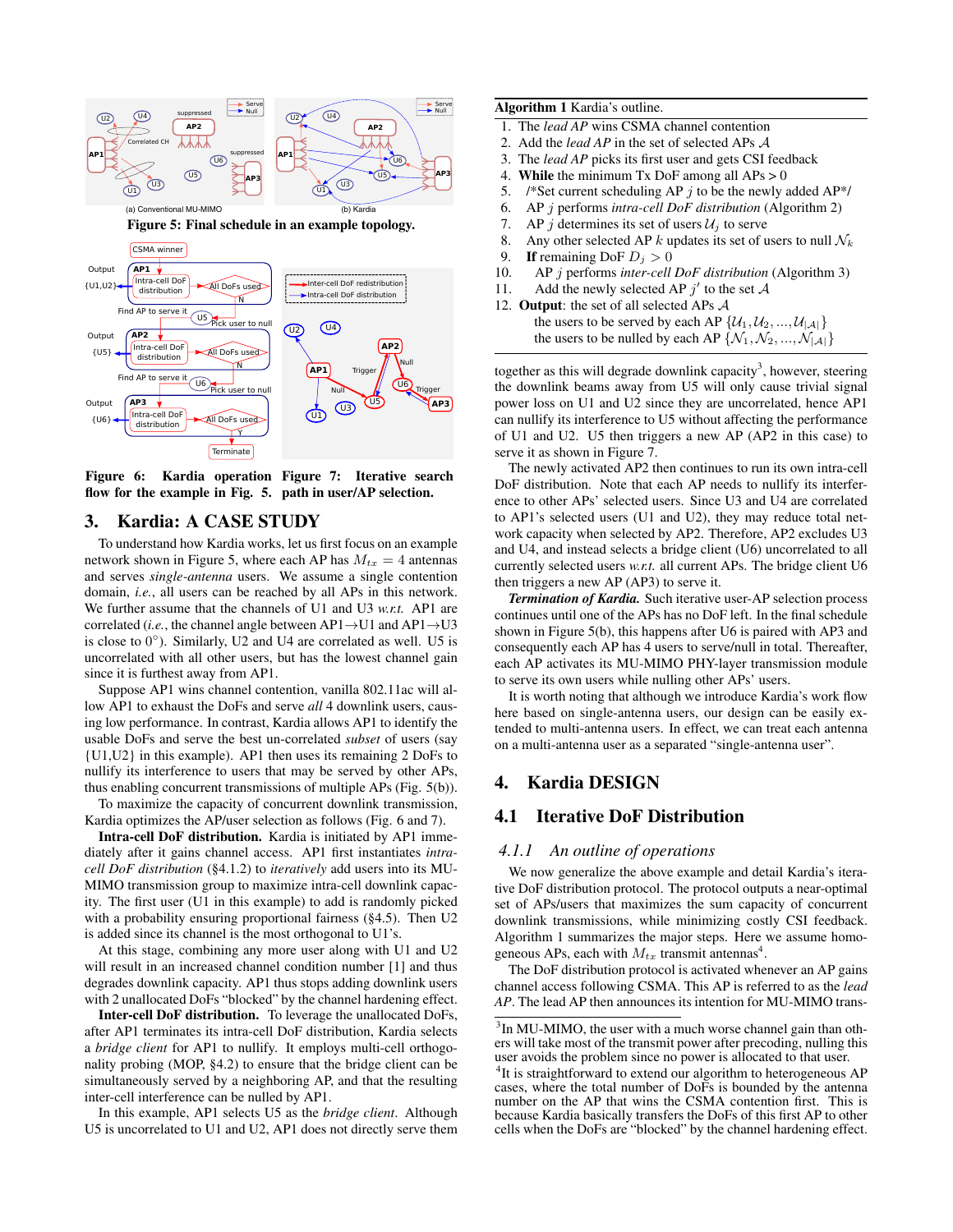Algorithm 2 Intra-cell DoF distribution.

1. Input: current AP j, CSI of its first user  $H_0 = h_{1j}$ , its remaining DoF  $D_j = M_{tx} - 1$ 

- 2. While  $D_i > 0$
- 3. AP  $j$  precodes and sends the probing frame
- 4. If Any unselected user has orthogonality metric  $>\tau_o$
- 5. Unselected users perform distributed ranking (§4.2).
- 6. The winner user  $k$  feeds back CSI to AP  $j$
- 7. AP j adds user k to the selected group  $\mathcal{U}_i$
- 8. AP j reduces the remaining DoF  $D_i = D_i 1$
- 9. Else AP  $j$  times out if no reply. Break.
- 10. Output: selected user group  $\mathcal{U}_i$ , remaining DoF  $D_i$

mission through an 802.11ac signaling packet called *NDP*. The first user to be served is picked based on proportional fairness (§4.5) and also announced in NDP. The first user  $U_i$  then feeds back its CSI, *i.e.*, its channel vector  $h_{ij}$  *w.r.t.* the *lead AP j.* Thereafter, AP j instantiates *intra-cell DoF distribution* (§4.1.2) to iteratively add users to serve, which ensures that each newly selected user has the highest potential to boost capacity. If an AP terminates its *intra-cell DoF distribution* early and leaves surplus DoFs, Kardia proceeds with *inter-cell DoF distribution* (§4.1.3), allowing the AP to use its surplus DoFs to null additional users so that they can be served by other APs. The intra- and inter-cell DoF distribution iterates until all available APs terminate or all  $M_{tx}$  DoFs are distributed.

#### *4.1.2 Intra-cell DoF distribution*

Algorithm 2 summarizes the *intra-cell DoF distribution* in Kardia, which is designed to achieve the following property:

Property 1. *Whenever a new user is added, among all unselected users, it has maximum orthogonality to any existing selected users w.r.t. any existing selected APs.*

Below we introduce the intra-cell DoF distribution design.

Multi-cell Orthogonality Probing (MOP). At the start of *intracell DoF distribution*, AP j already has its first user to serve. It instantiates Kardia's core component, *i.e.*, multi-cell orthogonality probing, to iteratively add more users. To single out the user mostly orthogonal to currently selected ones, a naive approach is to collect CSI feedback from all unselected users. Yet this causes formidable overhead. Instead, the Kardia AP beamforms a customized *probing frame* toward directions orthogonal to the CSI of any currently selected user. The probing frame enables unselected users to estimate their channel quality and orthogonality to currently selected ones *w.r.t.* AP j based on the received SNR. After hearing the *probing frame*, the unselected users initiate a *distributed ranking*, where the one with the highest orthogonality metric wins and feeds back its CSI to AP  $j$ . The AP keeps adding users successively by repeating the above steps. We defer the detailed design of probing frame, orthogonality estimation, and distributed ranking to Section 4.2.

Termination when adding more users is harmful. To guarantee the channel orthogonality within the selected user set  $\mathcal{U}_j$ , only

- 1. Input: current AP j, set of its downlink users to serve  $\mathcal{U}_i$
- 2. AP  $i$  broadcasts a notification to pick nulling target
- 3. Unselected users perform distributed ranking
- 4. If Any unselected user has orthogonality metric  $>\tau_n$
- 5. User l most orthogonal to  $\mathcal{U}_i$  wins and feeds back its CSI
- 6. Every selected AP  $\in \mathcal{A}$  adds user l in its nulling set N
- 7. CSI feedback from user  $l$  triggers additional AP selection
- 8. Unselected AP evaluates orthogonality if it joins A
- 9. AP  $j'$  who ensures the best user orthogonality joins  $A$

10. Output:  $U_l$  to be nulled by AP j, the new AP j' to serve  $U_l$ 

users with orthogonality metric higher than a threshold  $\tau_o$  are allowed to participate in the distributed ranking after AP j's probing frame. If in a certain iteration, the AP hears no CSI feedback, then all unselected users must have orthogonality metric  $\langle \tau_o$ . In this case, AP will time out and terminate intra-cell DoF distribution early, even if it has unallocated DoFs. Otherwise the algorithm iterates until the AP's DoF is exhausted.

## *4.1.3 Inter-cell DoF distribution*

Algorithm 3 summarizes the *inter-cell DoF distribution* in Kardia, which is geared toward the following goal:

Property 2. *Whenever a new AP is added, among all unselected APs, it maximizes the channel orthogonality of all existing selected users (which it needs to null).*

Below we detail the inter-cell DoF distribution design.

**Step1: Selecting a user to null.** Suppose an AP  $j$  terminates intra-cell DoF distribution early and leaves surplus DoFs due to channel hardening, it then starts the *inter-cell DoF distribution* by picking a user to null, *i.e.*, the *bridge user*. The choice here is as important as selecting a user to serve, since nulling an improper user may ruin the performance of existing selected users (§2).

To pick the optimal user to null, AP  $j$  broadcasts a short frame to notify other users/APs that it has already terminated intra-cell DoF distribution with DoFs left. All unselected users overhearing this notification then conduct a special distributed ranking based on an orthogonality metric estimated from AP j's last probe (detailed in §4.2). Specifically, to ensure nulling the bridge user will not significantly affect the downlink capacity of  $AP j$ , among the unselected users, only those with orthogonality metric greater than a threshold  $\tau_n$  can join this distributed ranking. The user  $U_l$  most orthogonal to AP j's existing users wins and feeds back its CSI.

**Step2: Selecting new AP.** The bridge user  $U_l$  then elects a new AP  $j'$  to serve it. This AP should have the highest potential capacity when serving the users nulled by previous AP(s) and nulling users served by previous AP(s). To gauge its potential, each AP who overheard the CSI feedback from  $U_l$  evaluates the *condition number* of the channel matrix containing all CSI feedbacks it has overheard up to now. A smaller condition number implies a smaller correlation between channels and thus higher potential capacity [1]. These candidate APs report their evaluated condition number to a central coordinator via a wireline control channel as in [10]. The AP with the smallest condition number is then selected.

Step3: User selection for the new AP. The newly added AP then continues to run its own intra-cell DoF distribution procedure. Note that all previous AP(s) need to nullify interference to the new AP's selected users. Essentially, each AP schedules a set of users to serve/null, and each user can join multiple AP's scheduled sets (served in one set, nulled in all other sets). The challenge here is to let each user ensure the channel orthogonality in every scheduled set it takes part in. Kardia adopts a simple but effective solution: if a user has found itself correlated to any selected user in an AP's intracell DoF distribution iteration, it will simply ignore future probes from new APs and hence will not be selected by any of them for this downlink MU-MIMO transmission.

Step4: Termination of DoF distribution. Such joint user-AP selection iterates until the network's DoF is exhausted, *i.e.*, the total number of users to serve reaches  $M_{tx}$ . The final output is a downlink transmission schedule including a set of APs, each to serve its own set of users and null those belonging to other APs. Afterwards, each AP further examines the user coupling across its bandwidth via an *orthogonality-aware subcarrier selection* (OAS) scheme (§4.3). Finally, each AP runs Zero-Forcing Beamforming (ZFBF), a standard MU-MIMO precoding algorithm [1], to serve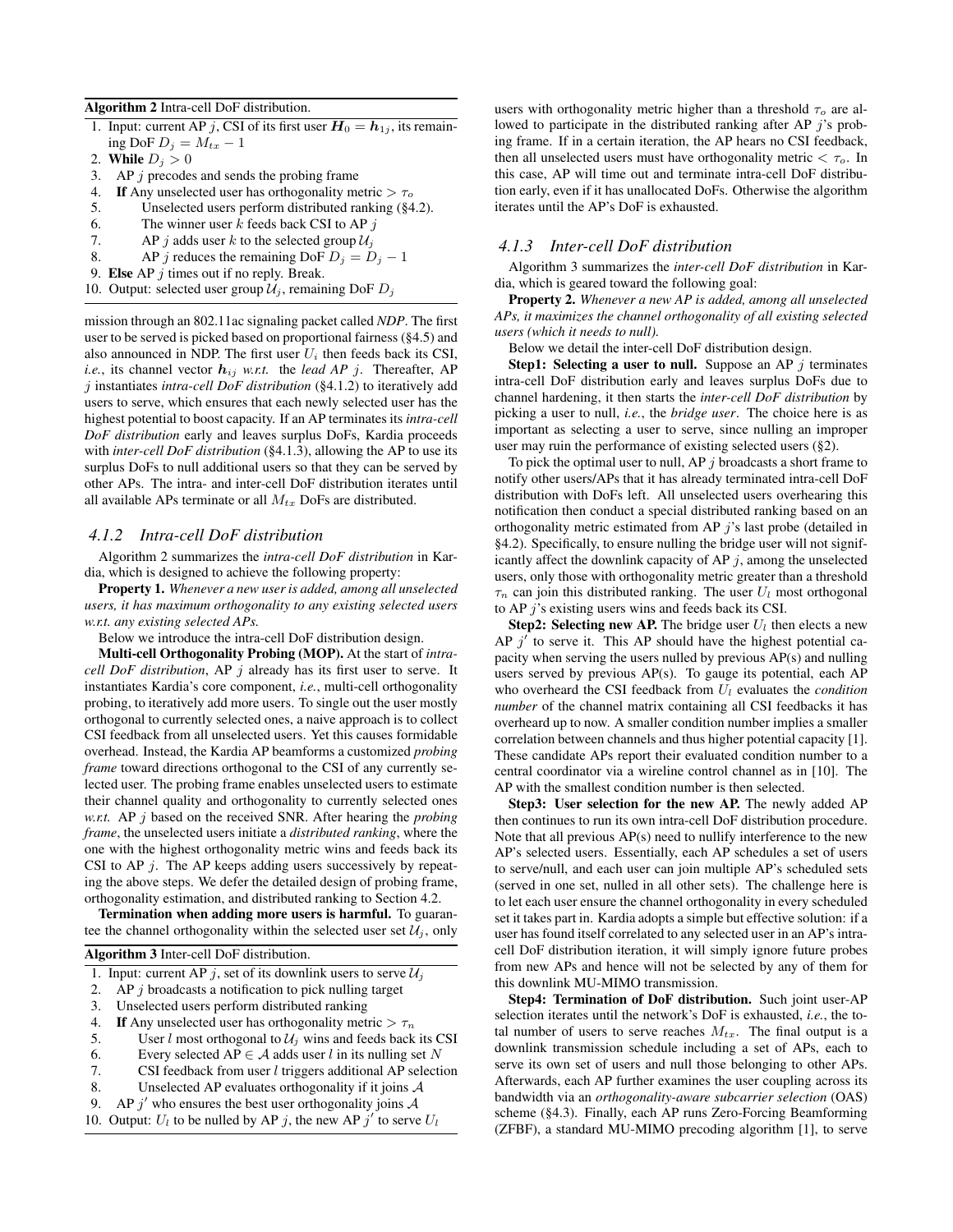

Figure 8: Distributed ranking in MOP.

its users while nulling other APs' users. Note that the CSI used in ZFBF is exactly that collected during Kardia's AP/user selection. No extra CSI feedback is required. Therefore, we have:

Property 3. *Kardia does not require global CSI knowledge. The number of users who feed back their CSI equals the number of users served in the subsequent MU-MIMO transmission, which is typically much smaller than the total user population in the network.*

# 4.2 Multi-cell Orthogonality Probing (MOP)

We now detail the basic primitives in multi-cell orthogonality probing (MOP), the key PHY-layer operation to enable the DoF distribution protocol discussed above.

Probing frame. Before adding a user to serve/null, the AP sends a probing frame to help unselected users assess their orthogonality with already selected ones. The basic idea is to probe channel directions that are orthogonal (in the channel vector space) to channels of already selected users. Each channel direction carries a training sequence embedded inside the frame's preamble. The probing frame design follows existing single-cell MU-MIMO signaling schemes [9]. We thus omit more details here.

Orthogonality metric. A user's orthogonality metric in MOP reflects its potential contribution to downlink capacity when grouped with selected users, and served/nulled by existing APs. More specifically, it should reflect the user's: *(i)* channel quality *w.r.t.* the probing AP, and *(ii)* channel orthogonality to already selected users *w.r.t.* the probing AP. Since the probing directions are orthogonal to channels of selected users, the *maximum SNR among all probing directions* exactly meets the two requirements above. A user can evaluate its SNR values along each probing direction by decoding the corresponding known training sequence. The training sequence with highest SNR corresponds to the most orthogonal direction. We screen users with orthogonality metric lower than  $\tau_o$ (§4.1.2), a threshold set to 6 dB (SNR threshold for the lowest modulation level). We validate this orthogonality metric design in §7.1.

Note that for the *bridge client*, MOP should only gauge its channel *orthogonality* to already selected users, and isolate the effect of channel quality (reflected by link SNR). We thus subtract the bridge client's link SNR from the orthogonality metric (only when selecting the bridge client). The link SNR is estimated directly from the probing AP's preamble following [8]. Correspondingly, the threshold  $\tau_n$  (§4.1.3) equals  $\tau_o$  subtracting the link SNR.

Distributed Ranking. MOP's distributed ranking mechanism is inspired by recent work in frequency-domain contention in CSMA [11, 12]. Instead of random access, however, it is used to single out the user with highest orthogonality metric. Specifically, after receiving a probing frame, each unselected user k computes and quantizes its orthogonality metric  $g_k$  into integers within  $[0, G_m]$ . The quantized value  $\hat{g}_k$  is then mapped to index of OFDM subcarriers ranging from 0 to  $G_m$ . Then, the user sends an OFDM symbol with only the  $\hat{g}_k$ -th subcarrier carrying a non-zero data symbol  $(1+j)$ , as illustrated in Figure. 8. After receiving the feedback, the AP employs energy detection over frequency domain to identify the active subcarrier with highest index. It considers a subcarrier to be active if the energy level is  $\tau$  dB above the noise floor (estimated by the average energy of unpopulated guardband subcarriers). An empirical value of  $\tau = 3$  dB is found to achieve high detection



accuracy in practice. Afterwards, the AP echoes back an OFDM symbol by activating the highest-index subcarrier, so that the corresponding user knows it is selected.

A notable feature of our distributed ranking design is its constant overhead irrespective of the user population. But when the users have similar quantized orthogonality metric, a collision may occur. MOP employs several counter-measures: *(i)* Only users with orthogonality metric above a lower limit  $\tau_0$  can participate in the distributed ranking, hence the spectrum becomes less congested. *(ii)* Kardia also employs an upper limit corresponding to the maximum SINR that AP observes among all users it can serve. These two limits bound the range of orthogonality metric to quantize, resulting in a high resolution after quantization. We choose [7, 30] dB as the default range. With 52 subcarriers (excluding guardband) in 802.11, the resolution becomes  $23/52 = 0.44$ dB. In practice, this resolution ensures that users in a medium sized network can seldom share the same highest quantized orthogonality metric (§7.1). A larger number of subcarriers can lead to even higher resolution. *(iii)* In the rare event when collision occurs, the AP may receive CSI feedbacks from multiple users and cannot resolve them. It will terminate the probing and instruct all already selected users/APs to start MU-MIMO transmission, so as not to waste the channel time.

#### 4.3 Orthogonality-Aware Subcarrier Selection

To bound the signaling overhead, Kardia selects users based on an orthogonality metric that averages the heterogeneous channels of different subcarriers and thus may not properly capture the frequency diversity. We resolve this issue through Orthogonality-Aware Subcarrier Selection (OAS), a post-schedule refinement to Kardia's output. As illustrated in Figure 9, OAS excludes a user on a certain subcarrier if it bears weak orthogonality to other users there. This brings two benefits: *(i)* It focus more signal power on subcarriers with good channel orthogonality, thus improving SNR. *(ii)* Even if such additional power boost is small, eliminating some selected users on the "bad orthogonality" subcarriers is still critical since they will otherwise induce high bit error rates to other users who could have much better performance without them.

To execute OAS, for each subcarrier, an AP computes the Hermitian angle between each pair of users that it needs to serve/null. Since the users already fed back their CSI, the AP has enough CSI knowledge to perform this operation. If the angle of a pair is less than a threshold  $\theta_a$ , one of the users will be excluded on this subcarrier. The user with bad channel orthogonality to more users will be excluded with higher priority. We empirically set  $\theta_a = \pi/6$ , a relative angle where two users only achieve half of the effective transmit power compared with the fully orthogonal case (§1).

## 4.4 SINR estimation for MU-MIMO downlink

Finally, before MU-MIMO transmission, each AP needs to determine the modulation level for each user. The key challenge here lies in the link quality estimation. Each MU-MIMO transmission may involve a different set of user combinations, whose SINR depend their orthogonality, and therefore, history based adaptation no longer works. Ideally, the AP can model the SINR following the well-known MU-MIMO capacity equation [1]. However, it is nontrivial to obtain the noise level in practice. Simply measuring the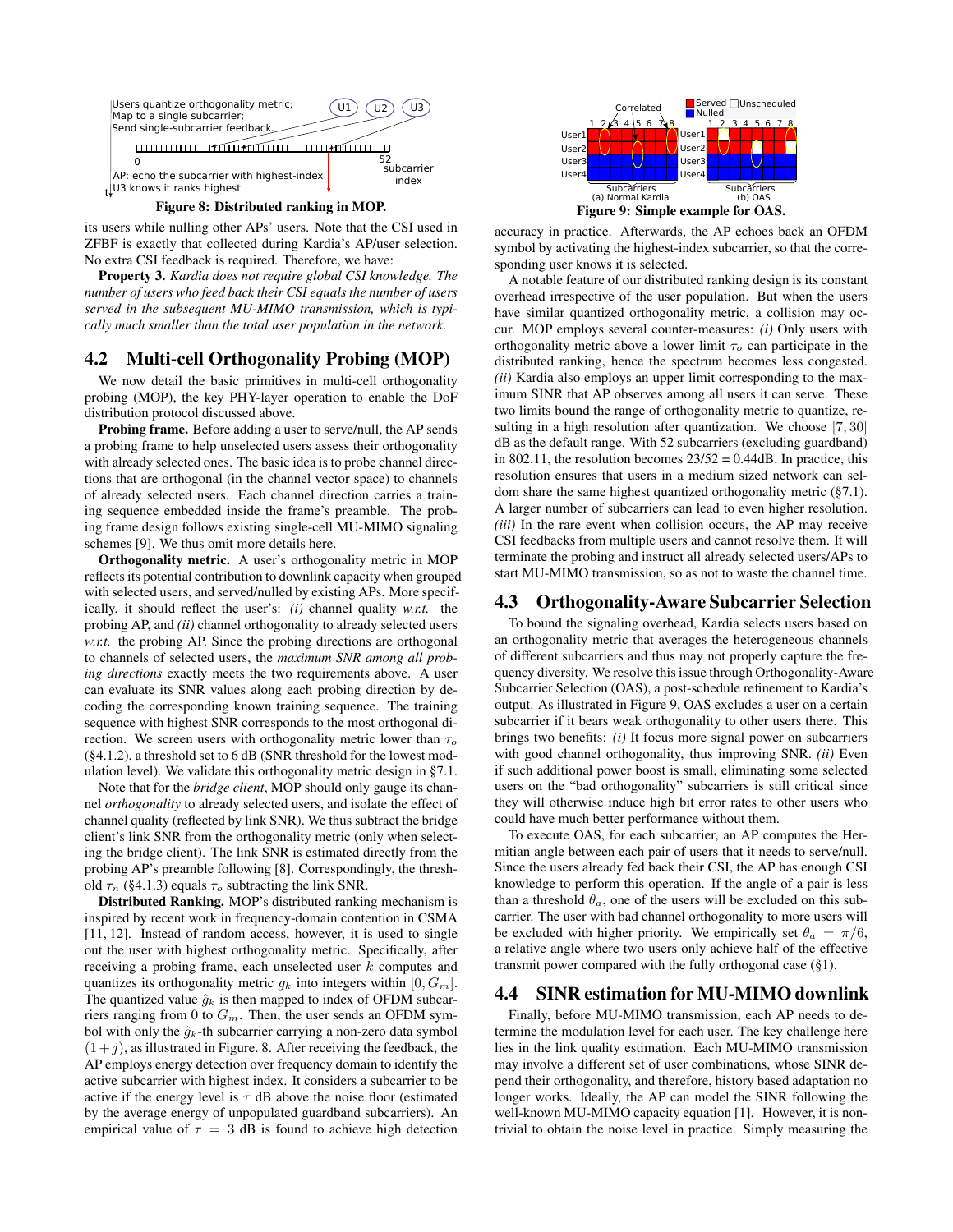"idle" energy level fails to take into account the channel noise (*e.g.*, caused by imperfect channel estimation) which may vary among different APs. It is possible to directly measure and feedback SINR by individual test transmission, but this incurs enormous overhead.

Kardia employs a lightweight method to obtain SINR. In a user  $U_i$ 's CSI feedback, it piggybacks its orthogonality metric, expressed as a 16-bit float point number in dB scale. The orthogonality metric can be modeled as:  $SINR_i^p = S_i^p/(I_i^p + N_i)$ , where  $S_i^p = h_i p$  is the received power of  $U_i$  along probing direction  $p$  (the direction where it experiences the highest SINR) and  $N_i$  is the noise level.  $I_i^p$  is the leakage interference from other directions to direction  $p$ . Note that leakage interference exists because the probing packet is not directly beamformed to  $U_i$ . Meanwhile, the AP computes the signal to leakage-interference ratio:  $SLR_i^p = S_i^p/I_i^p$ , based on the fact that  $I_i^p = \sum_{\mathbf{q} \neq \mathbf{p}} \mathbf{h}_i \mathbf{q}$ .

Since both  $SINR_i^p$  and  $SLR_i^p$  are ratio between power levels, we can circumvent the unknown scalars introduced by the transceivers' power amplifiers and other analog components. After receiving the feedback, the AP can obtain the noise level:  $N_i = (SINR_i^p)^{-1}$  –  $(SLR_i^p)^{-1}$ . Then, the expected SINR of  $U_i$  if served by AP j can be modeled as  $SINR_i = \gamma_j h_i w_i / N_i$ . Note that ZFBF dictates that  $I_i = 0$ .  $\gamma_j$  is the power scalar that respects the AP's power budget. When OAS is enforced,  $\gamma_j$  is scaled by the ratio between total number of subcarriers and actual number that carriers data.

## 4.5 Other Practical Issues

Fairness control. Kardia employs a randomized algorithm to arbitrate proportional throughput fairness among users. Specifically, in the beginning of MOP, the lead AP selects the first user with a probability weighted by users' historical throughput record, which the AP learns from ACKs. The probability that user  $k$  is selected as the first user is  $p_k = (1/\overline{\phi_k})/\sum_{j \in \mathcal{K}} (1/\overline{\phi_j})$ , where  $\overline{\phi_k}$  is its average throughput and  $K$  is the set of all users. Such a scheduling mechanism has proven to achieve proportional fairness [1].

Overhead of Kardia. Owing to its light-weight MOP, Kardia only adds marginal overhead over vanilla 802.11ac. In particular, *its number of probing/feedback rounds is bounded by*  $M_{tx}$ *, irrespective of the network size.* In each round, *(i)* The probing frame contains the 802.11ac STF, LTF and VHT-LTF preambles,  $20\mu s$  in total. *(ii)* The implicit CSI feedback contains STF and LTF,  $16\mu s$ in total). *(iii)* The distributed ranking consists of two OFDM symbols (8 $\mu$ s) plus a TX/RX switching time (9 $\mu$ s in 802.11), costing  $17\mu s$  in total. When  $M_{tx} = 4$ , MOP's overhead is approximately  $(20+16)+(20+16+17)\times(M_{tx}-1) = 195\mu s$  (note that the first round does not entail distributed ranking). Compared with vanilla 802.11ac, the outstanding overhead of Kardia lies in the frequencydomain distributed ranking, which is only  $17(M_{tx} - 1)\mu s$ . In practice, frame aggregation is commonly enforced on MU-MIMO transmissions to amortize the overhead, which is evaluated in §7.1.

Multiple contention domains. Our previous description of Kardia has been restricted to a single contention domain where APs/ users can sense each other. In a large network, the current Kardia design arbitrarily partition it into multiple clusters, each being one contention domain. Only APs/users inside each cluster coordinate and run Kardia. Those in different clusters either follow the contend-and-reserve protocol in 802.11ac, or relies on a TDMA scheduler running by a central coordinator. It is possible to further optimize the clustering as in [13], but this is left as our future work.

Synchronization. Kardia's PHY layer leverages two mature communications technologies, including intra-cell MU-MIMO precoding and inter-cell interference nulling. Neither require sophisticated carrier frequency or phase synchronization among distributed APs or clients. The latter does require coarse time synchronization to within an OFDM cyclic prefix length [10], which is 0.8  $\mu s$  in 802.11ac. Existing system prototype has verified the feasibility of interference nulling under such synchronization requirement using commodity WiFi cards [10]. We remark that distributed ranking design in Kardia also requires similar level of coarse synchronization among clients and AP within an OFDM cyclic prefix length.

Channel coherence time. It should be noted that multiple rounds of downlink transmissions can follow one DoF distribution, provided that they span much shorter time than the channel coherence time and thus CSI remains stable. Existing experiments [13] observed that for indoor environment with low-mobility and shortdistance links (*i.e.*, the targeted scenario of Kardia), MU-MIMO capacity is unaffected as long as CSI is refreshed every 15 ms. In our evaluation, MOP is performed based on a conservative update threshold of  $5.5 \text{ ms}^5$ , *i.e.*, it is initiated before a MU-MIMO transmission, if more than 5.5 ms has elapsed since the last MOP. This conservative approach tends to amplify the overhead of Kardia.

Natural regression to 802.11ac mode. When the APs are sparsely deployed, *i.e.*, we have independent cells without interference to each other, the 802.11ac can simply work in each cell. In this case, Kardia naturally regresses to the vanilla 802.11ac. In the example in Sec. 3, if AP2 does not interfere with the users of AP1, then the CSI feedback of AP1's users will never reach AP2 due to channel reciprocity. Hence AP2 still has its full  $M_{tx}$  DoFs to serve its own users. Such graceful regression guarantees Kardia can achieve a throughput no less than vanilla 802.11ac in any scenario.

## 5. Kardia: PERFORMANCE GUARANTEE

Kardia's iterative DoF distribution algorithm tries to maximize user orthogonality in each iteration, without incurring the formidable computational and feedback overhead in an exhaustive search. But how far can it deviate from a global exhaustive search? We now answer this question by lower-bounding Kardia's performance in the basic multi-cell MU-MIMO and interference nulling setup (§4.1).

(a) DoF distribution as an optimization problem. We introduce an indicator variable  $x_{uj} \in 0, 1$ , denoting whether AP j serves user  $u$ . We assume the network is dense, such that for each user, there are a sufficient number of users (belonging to any APs) that can form an orthogonal group with it. Even under this assumption, it is non-trivial to solve the problem of DoF distribution that maximizes total network capacity, which can be formulated as a non-linear integer program, as follows:

$$
\max_{\bm{x}} \quad g(\bm{x}) \tag{1}
$$

$$
\text{s.t.} \quad \sum_{j \in \mathcal{A}} x_{uj} \le 1, \forall u \in \mathcal{U} \tag{2}
$$

$$
\sum_{j \in \mathcal{A}} \sum_{u \in \mathcal{U}} x_{uj} \leq M_{tx} \tag{3}
$$

where  $A$  and  $U$  denote set of APs and users to choose from. Eq. (2) says that a user is served by at most one AP, whereas Eq. (3) captaures the DoF constraint, *i.e.*, total users to be served should be no larger than  $M_{tx}$ , the number of antennas on each AP.

Our objective is to maximize  $q(x)$ , the total network capacity for a given user-grouping and AP selection strategy  $x$ . Suppose each AP has a power budget of  $P$ , then under ZFBF precoding, the AP  $j$ projects equal power  $\gamma_j$  towards each user it serves. Thus, for each  $AP j$ , we have:

$$
\sum_{u \in \mathcal{U}} \frac{\gamma_j x_{uj}}{||\vec{h}_{uj}||^2} = P, \text{ and } \gamma_j = \left(\sum_{u \in \mathcal{U}} ||\vec{h}_{uj}||^{-2} x_{uj}\right)^{-1} P \qquad (4)
$$

Then, the total network capacity can be written as:

$$
g(\boldsymbol{x}) = \sum_{j \in \mathcal{A}} \sum_{u \in \mathcal{U}} x_{uj} \log(1 + \frac{\gamma_j}{N_0}) \approx \sum_{j \in \mathcal{A}} \sum_{u \in \mathcal{U}} x_{uj} \log \frac{\gamma_j}{N_0} \quad (5)
$$

<sup>5</sup> 5.5 ms is the maximum allowable frame duration in 802.11ac.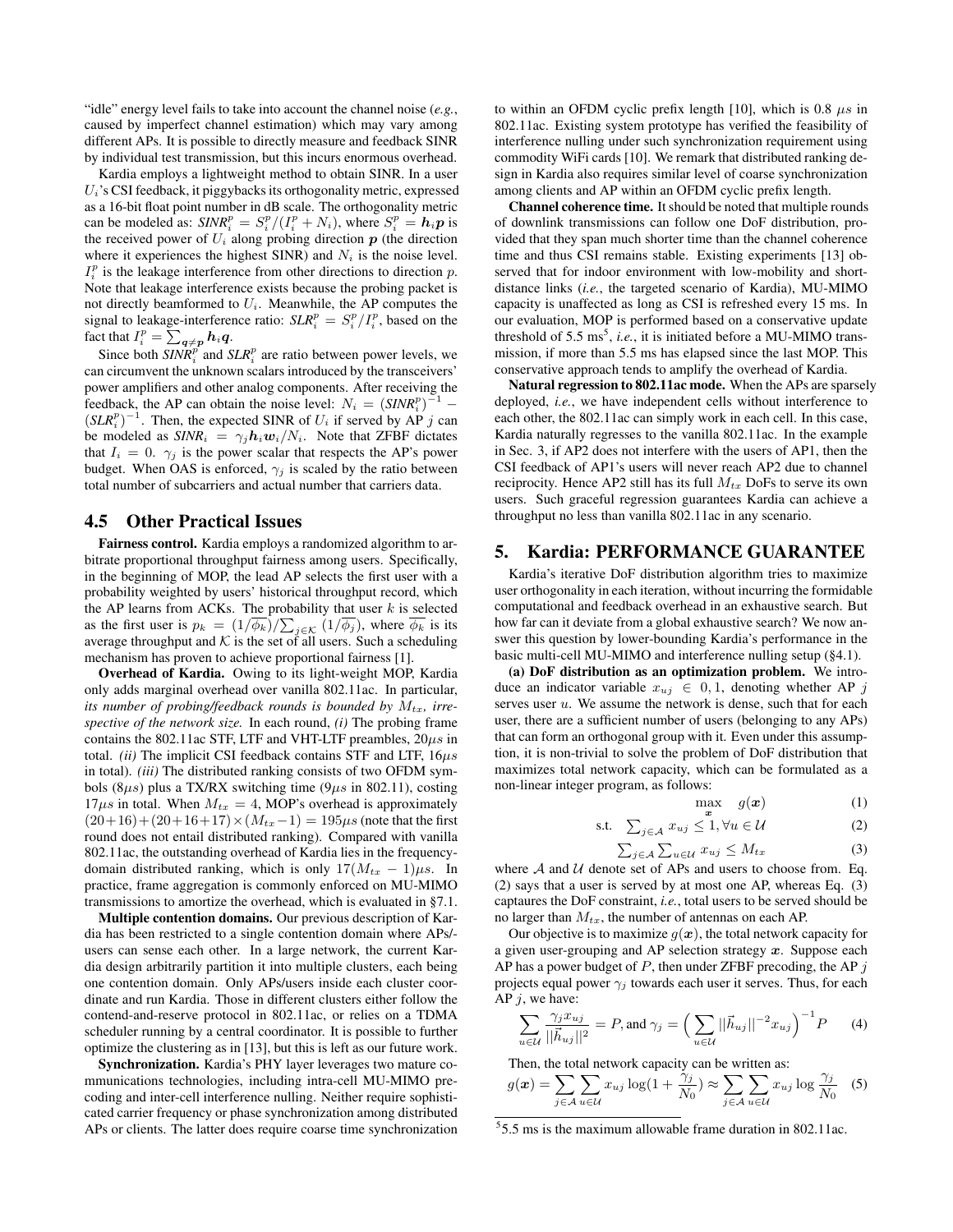#### (b) Submodularity of objective function.

*Definition 1: Submodular function.* If  $\Omega$  is a set and  $2^{\Omega}$  its power set, then a set function f is submodular *w.r.t.*  $\Omega$  if: For every  $X, Y \subseteq \Omega$  with  $X \subseteq Y$  and every  $e \in \Omega \backslash Y$ , we have  $f(X \cup e) - f(X) \geq f(Y \cup e) - f(Y).$ 

Submodularity is a diminishing returns property, stating that adding an element to a smaller set helps more than adding it to a larger set. In our problem, intuitively, as the user set becomes larger, orthogonality is more likely to become worse when a new user is added (§2). Thus, the objective function is likely to be submodular. We formalize this intuition as follows.

**Lemma 1.** *The function*  $g(x)$  *is submodular.* 

*Proof sketch:* Define  $\Omega = \{(u, j) : u \in \mathcal{U}, j \in \mathcal{A}\}$ , then  $x$  is its power set. For a given set  $U^0 = \{(u, j) \in \Omega : x_{uj} = 1\}$ , suppose one more element  $(u', j') \notin U^0$  is added to  $U^0$ . Then, for the same element  $(u', j')$  added to  $V^0$ , a subset created by removing one element from  $U^0$ , we can easily prove that  $[g(U^0 \cup (u', j')) - g(U^0)]$  –  $[g(V^0 \cup (u',j')) - g(V^0)]$  is non-negative. By induction, we can prove  $g(x)$  satisfies the submodularity definition. We ommit the details due to space constraint.  $\Box$ 

(c) Worst-case performance bound. Problem (1) resembles the classical problem of maximizing a submodular set function, particularly the maximum general assignment problem [14, Ch. 3]. Approximation ratio of assignment problems with exclusive constraint like (2) is well known (see a survey in [14] and recent works, *e.g.*, [15, 16]). However, the DoF constraint (3), which limits the cardinality of set  $x$ , is unique in our setting. To our knowledge, performance bound of iterative solutions to such a problem has not been analyzed in prior work.

Theorem 1. *The performance of Kardia's iterative user/AP selection mechanism is at least*  $\frac{1}{2}$  *of the global optimum.* 

*Proof:* Our performance analysis extends the lower-bounding techniques used in optimizing submodular functions defined over a *partition matroid* [17]. We partition the ground set  $\Omega$  into  $|\mathcal{U}|$ sets, with the u-th set being:  $S_u = \{(u, j) : j \in \mathcal{A}\}\)$ , *i.e.*, collection of links with the same user u. Then the set of sets  $\mathcal{F} =$  $\{ \bigcup_{u=1}^{\vert \mathcal{U} \vert} | \mathcal{F}_u, \text{ where } \mathcal{F}_u \subseteq \mathcal{S}_u \text{ and } |\mathcal{F}_u| \leq 1, \forall u = 1, 2, \cdots, \vert \mathcal{U} \vert \}$ becomes a partition matroid. Note that the constraint of  $|\mathcal{F}_u| \leq 1$ is equivalent to Eq. (2).

We now show that the cardinality constraint (3) reduces Kardia's iterative algorithm to an early-termination version of the classical greedy solution to optimizing a partition matroid [17], but the approximation ratio of  $\frac{1}{2}$  still holds.

Denote  $L^*$  as the set of user-AP pairs in the optimal solution to (1), and L as Kardia's algorithm. Let  $\rho_e(A)$  be the increment to the objective function when a new element  $e$  is added to the solution set, *i.e.*,  $\rho_e(A) = g(A \cup e) - g(A)$ . Following a well known property of submodular set functions [17], we have:

$$
g(L^*) \le g(L) + \sum_{l \in L^* \setminus L} \rho_l(L) \tag{6}
$$

Let  $e$  be the element in  $L$  that has the minimum increment when it is added.  $L_e$  denotes the solution set right before e is added. The submodularity of  $g(\cdot)$ , along with the selection step of Kardia, implies that:

$$
\sum_{l \in L^* \setminus L} \rho_l(L) \le \sum_{l \in L^* \setminus L} \rho_l(L_e) \le \sum_{l \in L^* \setminus L} \rho_e(L_e) \tag{7}
$$

Further, 
$$
\sum_{l \in L^* \setminus L} \rho_e(L_e) = |L^* \setminus L| \rho_e(L_e)
$$
 (8)

$$
\leq M_{tx}\rho_e(L_e) \leq \sum_{l\in L}\rho_l(L_l) \quad (9)
$$

$$
= q(L) \quad (10)
$$

$$
5(1)
$$

Inequality (9) follows the definition of e. Combining Eq. (10) with (6), we have  $g(L) \geq \frac{1}{2}g(L^*)$ , which completes the proof.  $\Box$ 



Figure 10: Implemented modules in Kardia. Boxes with broken lines represent 802.11-compliant PHY modules.

## 6. IMPLEMENTATION

We build a prototype of Kardia using the WARP software radio platform. Figure 10 shows the basic modules and work flow of our implementation. The AP's probing packet is first constructed using the precoding mechanism described in §4.2. Upon receiving the probing packet, each user computes its orthogonality metric, and then starts distributed ranking. The winner feeds back its implicit CSI, which is implemented using the channel reciprocity calibration mechanism in 802.11 [18, Ch. 20.3.12.1]. The performance of MU-MIMO beamforming based on implicit CSI feedback has been validated in [7]. The winner's CSI is in turn leveraged to construct the next probing packet. After each AP selects its users to serve/null, the AP models per-user SNR (§4.4) and selects the corresponding modulation rate. MU-MIMO transmission and interference nulling start immediately afterwards.

The MU-MIMO transmission module of Kardia builds on top of 802.11 OFDM PHY. By default, it has a 20 MHz channel divided into 64 subcarriers, including 48 data subcarriers, 4 pilots, 1 DC and 11 guardband subcarriers. Modulated symbols (*e.g.*, using BPSK) on each data subcarrier are first precoded using ZFBF, mapped to different transmit antennas, and then modulated by OFDM. Standard 802.11 preambles, including STF (for synchronization), LTF (per-antenna channel estimation) and VHT-LTF (estimating the channel of precoded symbols), are prepended to the OFDM-modulated symbols. At the receiver side, correlation-based algorithms are used to detect incoming packets, estimate the CSI, and compensate for frequency offset. The resulting OFDM symbols in the packet are then demodulated and mapped into data bits. Note that the OFDM-symbol-level synchronization requirement of interference nulling is natively satisfied by the WARP platform.

Due to the processing latency and interface delay between the WARP radio and its PC host, we cannot directly reproduce MAC/- PHY level mechanisms that require instantaneous feedback/response or in-hardware computation. In particular, precoding/decoding a packet costs several hundred milliseconds in WARPLab, which is orders of magnitude longer than that in real WiFi hardware. To circumvent this problem, we build a backend module on top of WARPLab, which uses a virtual clock for time-critical operations. Kardia's key MAC components including MOP, OAS, beamforming rate adaptation, and PHY layer MU-MIMO transmission and interference nulling, are first run over the air. Then, the virtual clock replaces the WARP-induced inter-frame latency with the response time of real WiFi hardware (the 9  $\mu$ s SIFS for inter-frame time). This ensures the achievable throughput of each transmission is faithfully reproduced. The resulting network performance is thus consistent with that when Kardia is running in actual WiFi radios.

## 7. EVALUATION

In this section, we first evaluate each module of Kardia through micro-benchmark experiments based on the testbed implementation detailed in §6. We then conduct a system-level test to benchmark Kardia against the state-of-the-art MU-MIMO schemes.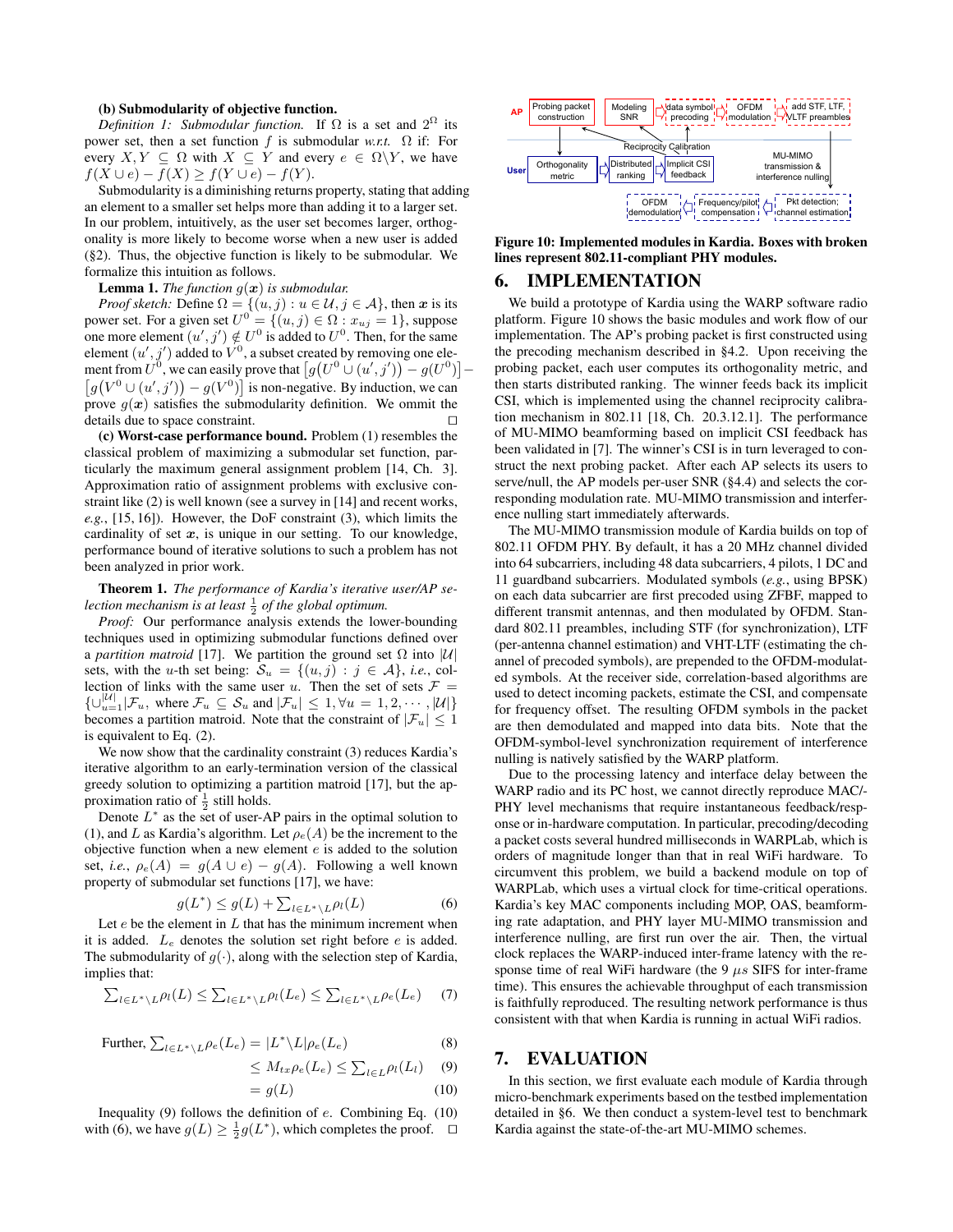

Figure 11: The effectiveness of interference nulling. Error bars indicate max/min across 10 experiment runs.



Figure 12: MOP's probing result faithfully reflects the orthogonality between users.

## 7.1 Micro-benchmark evaluation

Validation of interference nulling. To verify the efficacy of inter-cell interference nulling in our Kardia implementation, we measure the throughput of a SISO link (link distance 3 m) in the presence of an interfering transmission. The interferer nulls its transmission at the SISO receiver through zero-forcing precoding. Figure 11 shows the throughput achieved at the SISO receiver when it is separated by varying distances from the interferer. Without interference nulling, no frame can be correctly received. If interference nulling is enabled, the receiver can almost achieve its interference-free throughput when the distance separation is beyond 120 cm. Below that separation, leakage interference still exists and may halve the throughput in extreme cases. In practice, the typical distance between a user and interfering AP is larger than that separation, interference nulling should be even more effective.

Validation of orthogonality probing in MOP. We verify MOP's orthogonality metric design using a 4-antenna AP, which first selects a user (user1), and then probes all 3 remaining directions that are orthogonal to user1's channel. Figure 12 shows that the unselected users' performance metrics are closely correlated with their channel angles *w.r.t.* user1. The "more orthogonal" (closer to  $\frac{\pi}{2}$ ) it is, the higher the orthogonality metric. Therefore, this metric can effectively single out users most orthogonal to existing ones.

Optimality of DoF distribution. In theory, Kardia's DoF distribution can achieve at least 50% of the optimal throughput (§5). We now experimentally compare Kardia with a an *oracle* that obtains a globally optimal user selection solution via an exhaustive search based on global CSI knowledge. Both Kardia and the oracle run in our testbed topology with one 4-antenna AP and 10 randomly located users. Figure 13 shows CDF of per-user throughput. We observe that Kardia's performance closely approximates that of the oracle solution, with a median loss of only 8%. Due to exponential complexity of the exhaustive search, we were unable to compute the oracle result for multi-AP case. We will evaluate this case shortly using 802.11ac as benchmark (§7.2).

Proportional fairness control. Recall Kardia uses a weighted 'first-user selection' scheme to approximate proportional throughput fairness (Sec 4.5). To validate its effectiveness, we compare the throughput performance of Kardia with and without such fairness control. Figure 14 plots the per-user throughput distribution of Kardia with and without proportionally fair user selection, in contrast



Figure 13: MOP's user selec-Figure 14: Per-user throughtion in contrast to an oracle.





Figure 15: Performance of distributed ranking.

to 802.11ac. The results are obtained from 3 testbed topologies, each with the same number of AP/users as above. Observe the median throughput levels of Kardia with and without proportionally fair user selection are similar. But, the throughput variance of Kardia is smaller with fairness control enabled. It delivers substantial throughput gain over 802.11ac, for all users in the network.

Distributed ranking. Next we verify Kardia's frequency-domain distributed ranking. Figure 15(a) shows the CDF of false positive/negative rates in a 10-user topology running Kardia, where false positive is defined as a user wins the distributed ranking that it did not join. Recall that not all users will join each ranking due to the pruning of low orthogonality-metric users. Thus, both false positive and negative rates are very low. Consequently, the AP can accurately single out the user with highest metric.

Collisions happen when the difference of users' orthogonality metrics fall lower than the resolution of quantization mechanism (§4.2). However, Figure 15(b) shows that the probability of such collisions under various topologies is below 5% when 64-subcarriers are used. With 256 subcarriers, the resolution of orthogonality metric quantization improves and the collision in distributed ranking becomes negligible. Note that collisions on lower-index subcarriers will not affect the performance of Kardia. It only matters when both of the colliding users have the same highest orthogonality metric, and thus choose the same set of upper subcarriers.

Accuracy of rate adaptation. We next investigate the accuracy of the SNR estimation method (§4.4) using two 4-antenna APs. Each AP transmits to 2 users and nulls the another 2 users served by the other AP. Figure 16 shows the difference between our estimation and ground truth (measured through post-processing of received packets), distributed across 30 different real-world topologies. Observe that our SNR estimation method bears a maximum error of 1.88dB and average 0.65dB, which suffices for bit-rate adaptation with a reasonable accuracy.

Effectiveness of OAS. We now verify the OAS (§4.3) in a random topology with a 2-antenna AP and 10 users. Figure 17 shows that Kardia's simple subcarrier selection can improve the mean data rate of all users from about 55Mbps to 75Mbps — a 36% increase. Note that this increase comes despite the fact that not all OFDM subcarriers are utilized. Therefore, the OAS can accurately avoid poorly performing subcarriers to improvement overall throughput.

Kardia's overhead. The overhead in Kardia includes *(i)* the orthogonality probing frame, *(ii)* the distributed ranking and *(iii)* the implicit CSI feedback. Because the WARPLab platform cannot meet 802.11ac timing demands, we evaluate the overhead using a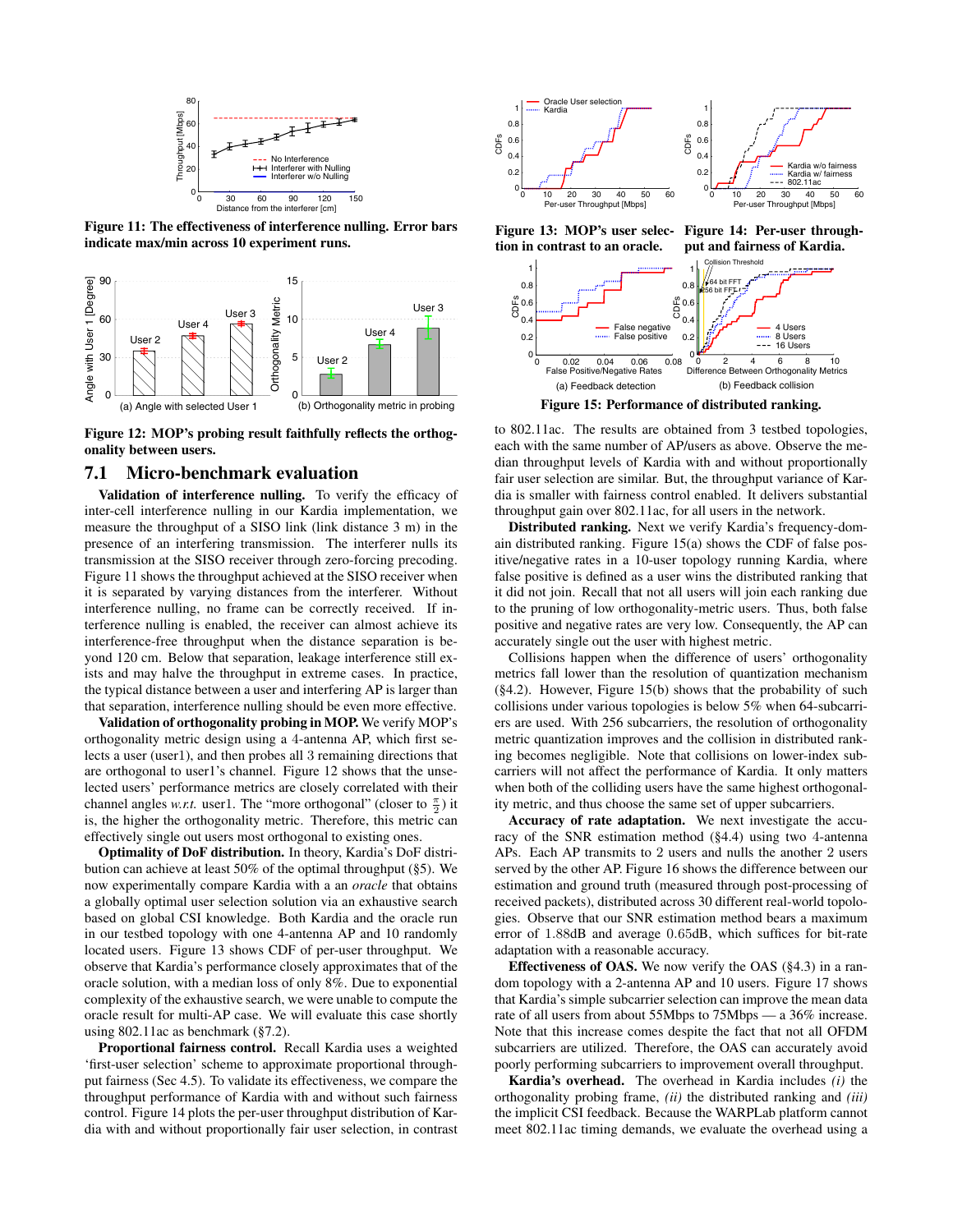

Figure 16: Accuracy of Kardia SNR estimation.

Figure 17: Average (and std.) rate over 10 users using OAS.



Figure 18: Overhead analysis for Kardia.

simulated network (§6) of 10 4-antenna APs and 100 users. We compare the overhead of Kardia with that of an oracle which has no overhead for user/AP selection, but still incurs the implicit CSI feedback overhead needed for MU-MIMO transmission.

Figure 18(a) shows that Kardia has similar performance to the oracle scheme under a variety of frame aggregation levels (with 1.5 KB per-frame). This is because *(i)* orthogonality probing only incurs short preambles, and *(ii)* each distributed ranking only occupies a short period of 17  $\mu s$  (§4.2). Note that the throughput of both Kardia and oracle scheme degrade significantly with low frame aggregation level. This is attributed to the unavoidable probing/feedback overhead in all closed-loop MU-MIMO networks.

Figure 18(b) further reveals Kardia's scalability as its overhead is almost independent of user population. We can observe that the overhead only increases slightly under much larger user number. This increase is caused by collisions in the distributed ranking. Since the collision probability remains very low under large user number, the amount of such increase is trivial.

#### 7.2 System level evaluation

In this section, we integrate all Kardia components for performance evaluation in practical topologies.

Small scale experiments. We first test Kardia in a small scale prototype implementation of 2 APs and 6 users. Kardia is compared with (a) random nulling, where the 2 APs randomly select users to serve and null, and (b) vanilla 802.11ac, which only allows single cell transmission. We vary the location of APs and users and repeat the experiment for 30 different topologies. Figure 19 shows the CDF of total network throughput among all topologies. On average, Kardia improves the total network throughput by 54% over vanilla 802.11ac and 67% over random nulling. The performance gain here comes from both orthogonality-based user scheduling within each cell and the DoF distribution over the two cells.

Performance in large scale networks. The DoF distribution capability of Kardia reaps even greater throughput gains in larger and denser networks. Here, we evaluate Kardia over a larger network of 5 APs and 20 users, partitioned into 2 contention domains following §4.5. Due to a limited number of available WARP boards, we adopt a trace-based emulation approach similar to [8]. We collect channel matrices between all APs and clients in the testbed locations (Figure 21). We then emulate Kardia by replacing the WARP hardware with per-frame channel distortion following the traces.



Figure 19: Throughput in Figure 20: small scale network. Throughput in large scale network.



Figure 21: The testbed topology. Blue and red markers denote the user and AP locations, respectively.

Figure 20 compares the per-user throughput of different protocols, in which we also include OPUS [9], an orthogonality-aware user selection scheme that essentially limits itself to intra-cell DoF distribution. Experimental results reveal that *(i)* vanilla 802.11ac has the worst performance, with a total network throughput of only 152Mbps. *(ii)* OPUS outperforms vanilla 802.11ac, but its intracell user selection alone does not explore the full network capacity. *(iii)* Kardia achieves the highest performance, with a total throughput of 314 Mbps. The capability of DoF distribution amongst different cells allows Kardia to achieve  $2.07\times$  and  $1.56\times$  of average throughput gain over vanilla 802.11ac and OPUS, respectively.

## 8. RELATED WORK

Multi-cell coordinated beamforming. Coordinated beamforming has been well explored in infrastructure networks [19, 20]. A common theme lies in joint optimization of precoding matrix among APs to maximize capacity. Such optimization is solvable only for a given set of APs and users with known CSI. A recent algorithm [21] allows a MIMO node to transmit through a direction orthogonal to existing transmissions, but it requires lengthy learning phase. ProBeam [22] exploits switched-beamforming to optimize spatial reuse in WiMax. Owing to a discrete set of beam directions, the problem can be cast into a matching between the transmitters' beams and receiver set, which is further mapped to the generalized assignment problem [23]. In contrast, Kardia runs ZFBF beamforming that derives a unique set of beams for each user combination, rendering the user/AP selection problem much harder.

Recently, multi-cell coordinated beamforming in WLAN has become a research hotspot. However, existing works [24, 25] mainly focus on *multi-antenna* clients. Their design principle is to make the most of the multiple DoFs at the *client* side. In contrast, Kardia focus on the optimal utilization of the DoFs at the *AP* by employing multi-cell transmission to combat the channel hardening effect. Kardia works even for *single-antenna* clients.

User grouping in single-cell MU-MIMO. Current wireless standards, including 802.11ac, WiMax and LTE, can run MU-MIMO only for a given set of users irrespective of their orthogonality. Substantial theoretical work has devised iterative algorithms to combat user coupling [4–6] for single-cell MU-MIMO. These algorithms aim to compute an optimal user combination, but assuming global CSI is known to the AP. Alternative algorithms [26] use the statistical instead of full CSI. But practical wireless channels are hard to be characterized by a stationary model due to multi-path fading. Kardia is partly inspired by OPUS [9], where an AP incrementally